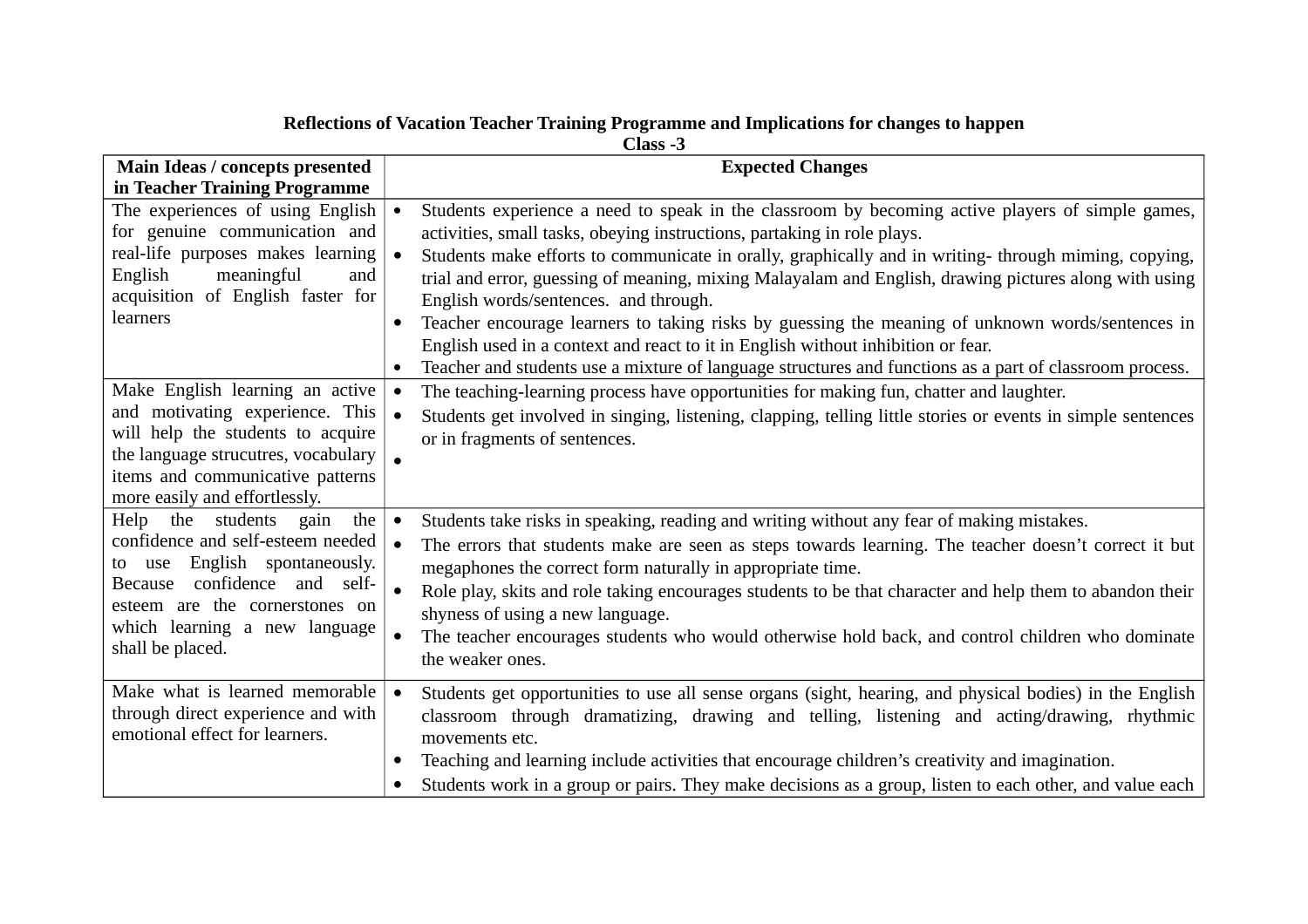|                                                                                                                                                                                                                                                                                                                            | other's suggestions as a part of learning.                                                                                                                                                                                                                                                                                                                                                                                                                                                                                                                                                                                                                                                                                                                                                                                                                                                                                                                                                                                                                                                                                                        |
|----------------------------------------------------------------------------------------------------------------------------------------------------------------------------------------------------------------------------------------------------------------------------------------------------------------------------|---------------------------------------------------------------------------------------------------------------------------------------------------------------------------------------------------------------------------------------------------------------------------------------------------------------------------------------------------------------------------------------------------------------------------------------------------------------------------------------------------------------------------------------------------------------------------------------------------------------------------------------------------------------------------------------------------------------------------------------------------------------------------------------------------------------------------------------------------------------------------------------------------------------------------------------------------------------------------------------------------------------------------------------------------------------------------------------------------------------------------------------------------|
| <b>Students' learning English</b><br>becomes easier and natural in an<br>English rich class and school<br>environment.                                                                                                                                                                                                     | There is an abundance of books, reading materials and other publications connected with the theme<br>and plot of the unit/lesson.<br>There are teacher-made and student made learning materials, worksheets, reading materials,<br>posters etc. presented in the class.<br>While working in groups, the students try to interact in English connected with the task given by<br>the teacher.<br>Teacher modulates (pace, pause, vocabulary) her instructions, commands, requests and interactions<br>in English in tune with language proficiency of students.<br>Teacher encourages peer interaction and student-student interactions in English.<br>There are evidences of school notice board, posters of celebrations, instructions etc. written and<br>exhibited in prominent places at school.<br>Selected activities and presentations from English activities, theatre, class room etc. are displayed<br>in the assembly/CPTA/other functions and their evidences can be seen in the calendar.<br>Variety of Language games (vocabulary, sentence completion, prediction etc.) are employed in<br>the class and students are appreciated. |
| Interpret the language concepts<br>and components from each each<br>$\overline{\text{in}}$<br>terms of Activities,<br>unit<br>Learning materials to be used,<br>Learning<br>evidences<br>be<br>to<br>developed and Learning outcomes<br>to assess what is learnt while<br>teaching-learning<br>planning<br>the<br>process. | Students talk to parents in English about what they like /dislike in the class room activities.<br>Teacher interprets the Learning outcome 'Students read and comprehend stories in English' by planning<br>$\bullet$<br>the following activities in her Teaching Manual at various slots in a unit.<br>Reads and comprehends simple picture stories<br>Responds to the questions regarding the story.<br>Reads and comprehends the simplified version of the story.<br>3.<br>Re arranges jumbled events in proper sequences.<br>4.<br>Identifies the animals and birds in the story.<br>Reads the words like dog, old, teeth, farmer from the story.<br>6.<br>Rearranges jumble pictures in sequnce.<br>8. Reads and picturises the text.<br>Teacher indicates learning resources/materials to be used in each activity and the expected learning<br>evidences as a part of planning.                                                                                                                                                                                                                                                            |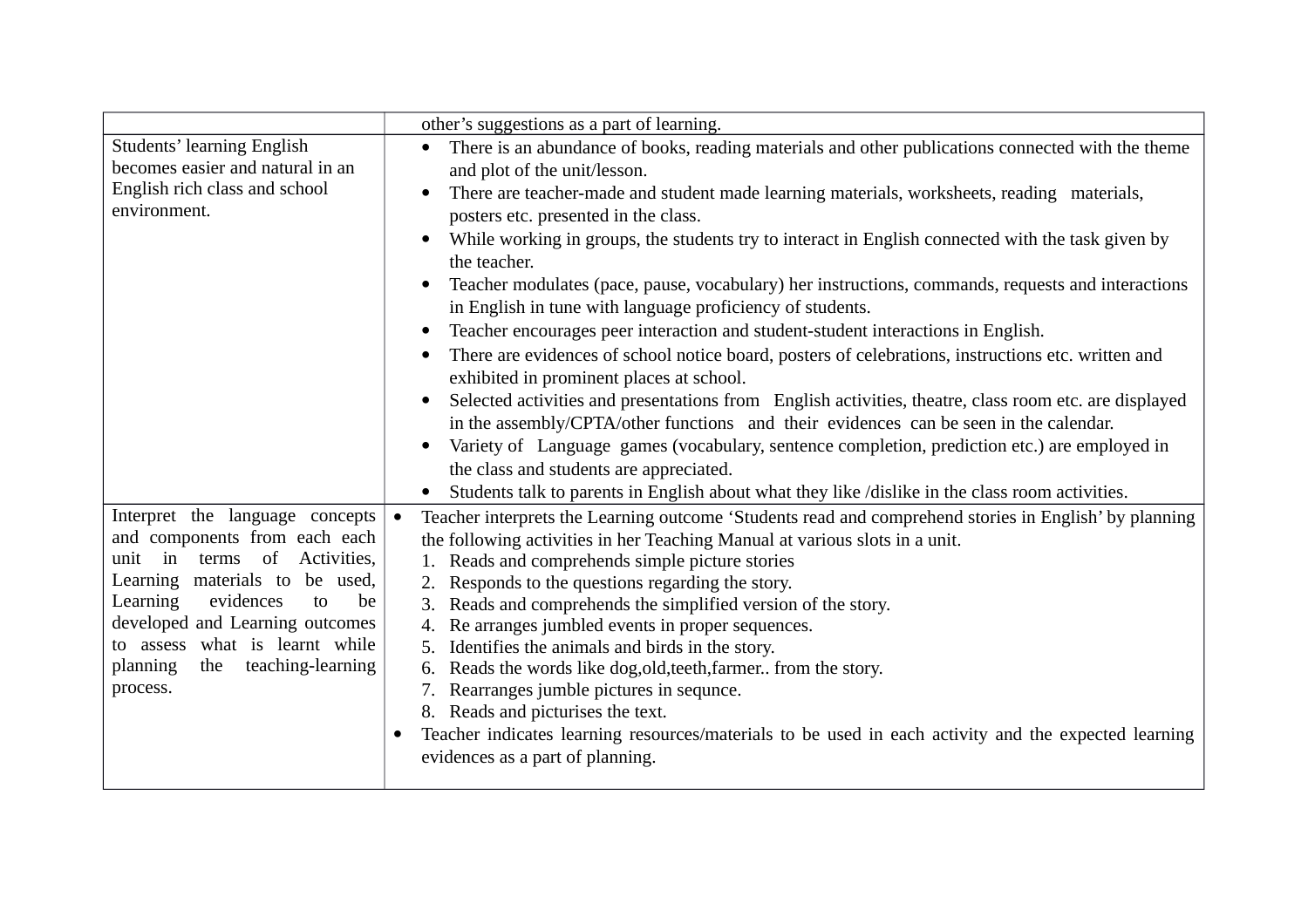| Identify the challenges faced or   | $\bullet$ | The students receive various kinds of feedback, support and cues to their learning through the English     |
|------------------------------------|-----------|------------------------------------------------------------------------------------------------------------|
| errors made by a student or a      |           | rich/print rich environment in the classroom.                                                              |
| group of students while doing an   | $\bullet$ | Teacher interacts with a student or a group of students to understand the challenge that they face in      |
| activity<br>and provide<br>support |           | doing the activity or the task.                                                                            |
| instantly.                         |           | Teacher employs various kinds of questions like factual questions, Yes/No questions, probing questions     |
|                                    |           | or reflective questions to understand how the students understand the task or instruction given.           |
|                                    |           | Teacher changes pace, pause and expression of her/his conversation/interaction in tune with the            |
|                                    |           | students' level of comprehension and difficulty in language use.                                           |
|                                    |           | Instead of a single activity, the students are provided with an activity which can be done at different    |
|                                    |           | levels successfully by all.                                                                                |
|                                    |           | Students' language abilities connected with a task are analysed, annotated (in the learning evidence)      |
|                                    |           | and used by the teacher to provide relevant feedback to students. (The student is able to tell the name of |
|                                    |           | the book-My fabit (favorite) Book is do you Want to be my FRIEND/ The student is able to identify and      |
|                                    |           | tell the names of main characters-The hos and the mos/ The student is able to state an opinion or          |
|                                    |           | preference about the book-my fait pot is the hos)                                                          |
|                                    |           | Students receive learning support from peers and the teacher in the form of scaffolding questions,         |
|                                    |           | highlighted response samples, model response, suggestions and teachers' version of the response.           |
|                                    |           | The challenges faced by the learners, their strengths and possible support actions are indicated by the    |
|                                    |           | teacher in her Teaching Manual and expressed in students' notebooks or in the worksheets used.             |
|                                    | $\bullet$ | Teacher develops parallel texts to support low-proficient learners.                                        |
|                                    |           | The learning evidence of each student are categorised according to the nature of text/discourse            |
|                                    |           | chronologically and data on students' progress in learning are recorded by the teacher in this portfolio.  |
|                                    |           | The portfolio of students are used in CPTA to communicate with parents about their kid's learning          |
|                                    |           | progress and to chart out how they could involve in improving kid's learning and language use.             |
|                                    |           | There are evidence of support tasks done by the students in their notebook and teacher's written           |
|                                    |           | feedback on them telling the student what he/she is able to do and what he/she should do next.             |
| Students receive support to        |           | Set the purpose of reading meaningfully to students by giving motivating task to read.                     |
| comprehend what is read at         |           | Students are guided through different stages of reading like pre reading, while reading and post           |
| different stages of their reading  |           | reading through activities, questions and support.                                                         |
| orally and in written mode.        |           | Pre - reading actives are meant for setting a context/global understanding about the text                  |
| (Decoding the text, giving         |           |                                                                                                            |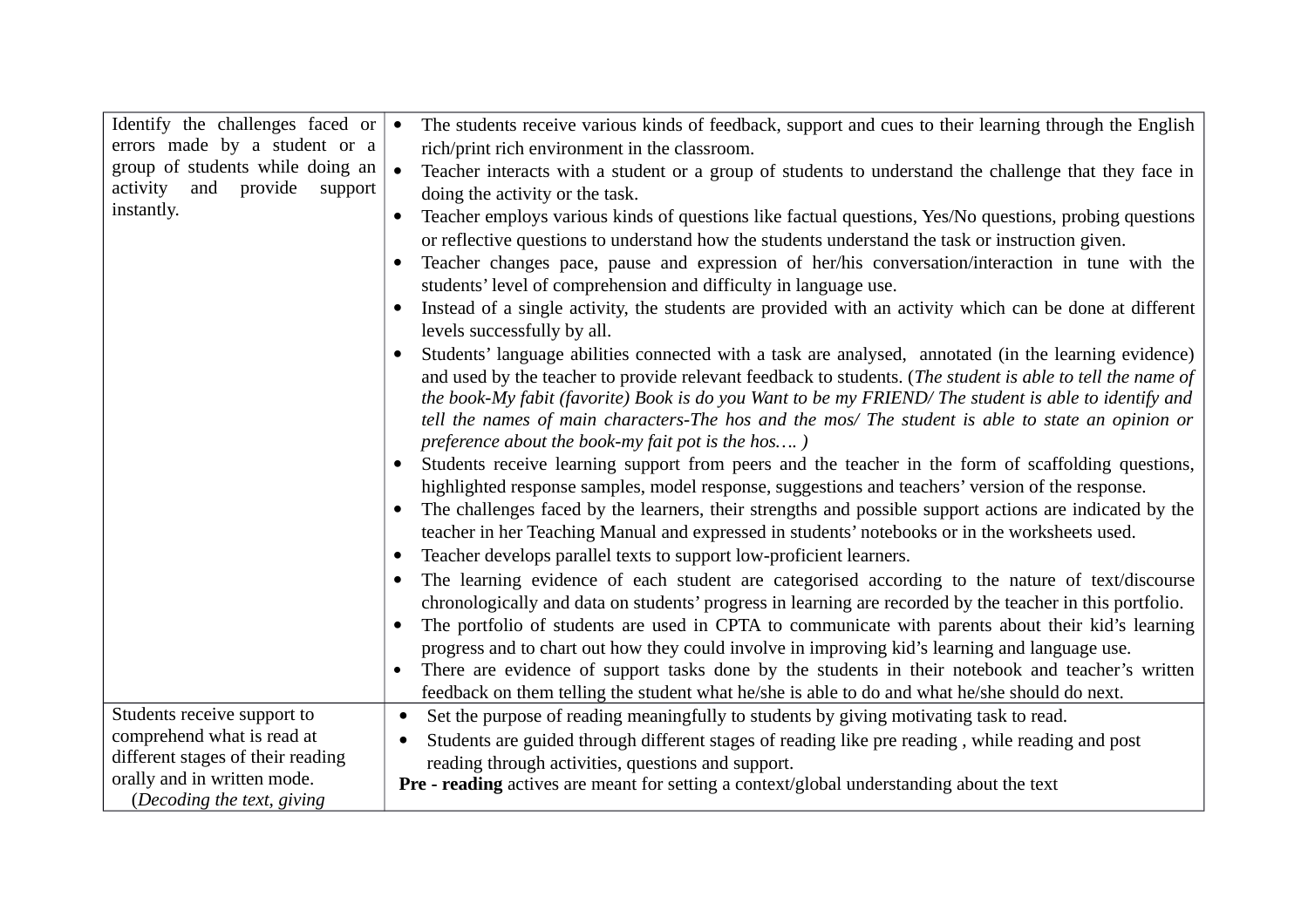| meaning to the symbol, pictures    | Set a purpose for reading (strategy: entry activity, sensitizing, appropriate questions etc.)<br>$\bullet$      |
|------------------------------------|-----------------------------------------------------------------------------------------------------------------|
| and letters, Meaning making,       | Preview of the text (What the title picture, captions, heading, other graphics)<br>$\bullet$                    |
| Process of getting message of      | Activate background knowledge: (Eliciting related ideas, contextualizing questions, personal                    |
| the text, responding to the        | questions)                                                                                                      |
| message)                           | Prediction: Discuss what might happen, how would end/what might happen next)                                    |
|                                    | Skimming (Process through which getting main ideas and a general over view if the content) :                    |
|                                    | Global ideas are captured through it.                                                                           |
|                                    | While reading.                                                                                                  |
|                                    | Silent reading for personal comprehension Cross checking - re- reading-                                         |
|                                    | Scanning (process through which locating specific fact or information) for specific answers-                    |
|                                    | Confirm predictions -- Relate with personal experiences /ideas                                                  |
|                                    | Think (explicit and implicit information)                                                                       |
|                                    | Judge, imagine( analytical questions)                                                                           |
|                                    | <b>Post reading</b>                                                                                             |
|                                    | Retell and summarize                                                                                            |
|                                    | Through appropriate inputs students take down notes, compare and contrast, Recognize cause and                  |
|                                    | effect, draw conclusions form values and attitudes, Identify the main idea and supporting details,              |
|                                    | Students are encouraged do other discourses, library activities, choreography, skit, news shows                 |
|                                    | Readers theatre etc.                                                                                            |
|                                    | Reading between line, beyond lines, and reading with involvement and enjoyment                                  |
|                                    | Students are encouraged do library activities, choreography, skit etc. on the basis of the reading<br>$\bullet$ |
|                                    | text/reading cards and the evidences are collected in their portfolio.                                          |
| Students writes various discourses | Students are guided through the process of writing in tune with the nature of writing task and discourse        |
| as an outcome of the process of    | type. The sequence is given below.                                                                              |
| writing, receive support and       | Generating ideas - brain storming, concept mapping etc.                                                         |
| guidance at each from the peers    | Sequencing of ideas , Selecting appropriate discourses, words phrases, language elements                        |
| and the teacher and the            | Drafting – adding more ideas and lines<br>$\bullet$                                                             |
| improved/refined versions of       | Evaluating (self) Rewriting,<br>$\bullet$                                                                       |
| written discourses are collected   | Reviewing -peer assessment- group refining                                                                      |
| and compiled in their portfolio.   | <b>Teacher version</b>                                                                                          |
|                                    | Revisiting and editing-Thematic- syntactic- morphological – aspectual- punctuation                              |
|                                    | Redrafting                                                                                                      |
|                                    |                                                                                                                 |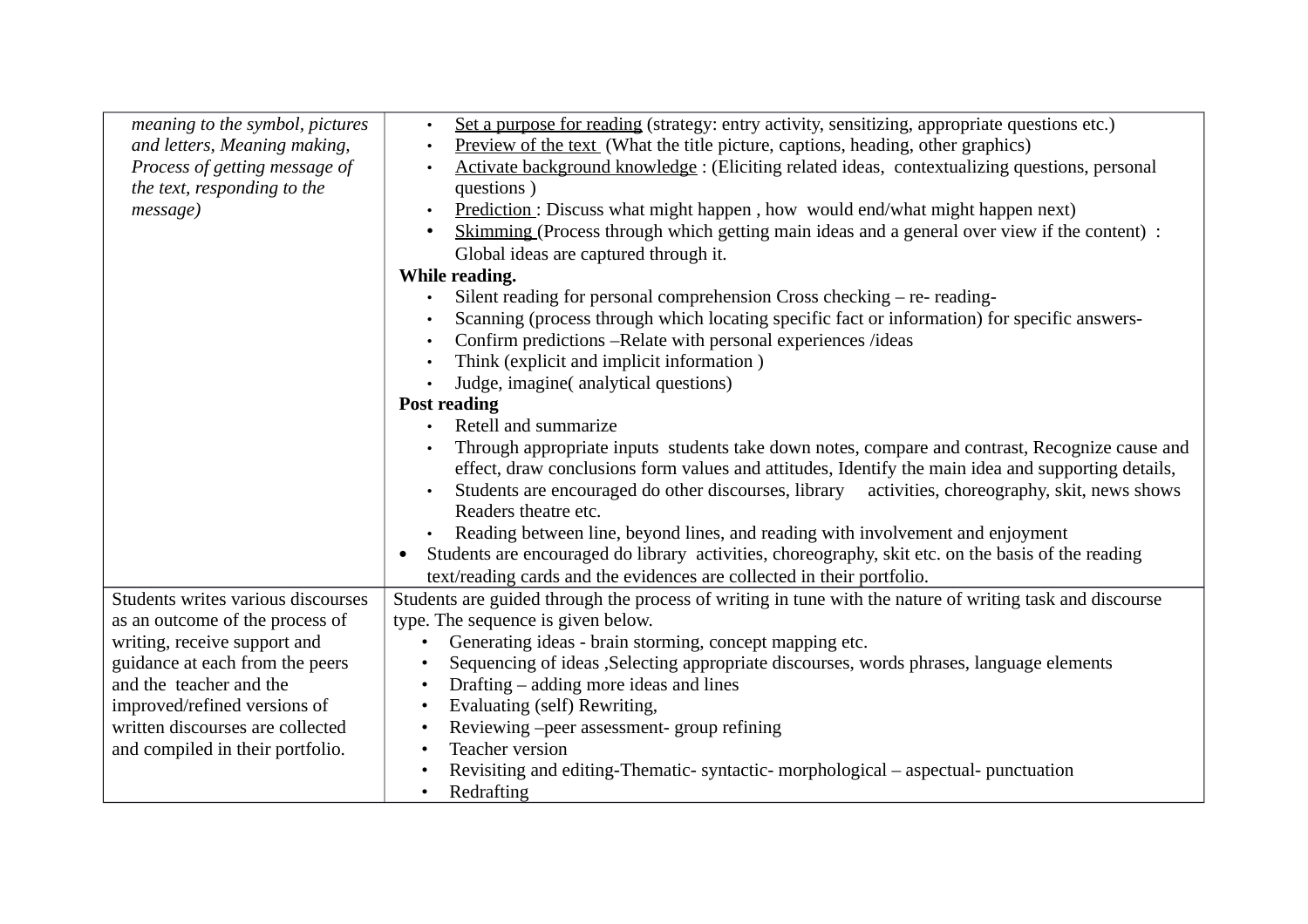|                                                                                                                                                                                                                                                                          | The written texts developed by students are seen exhibited in the class in the form of Wall magazine,<br>$\bullet$<br>Students' magazine, Students' album and in students' portfolios.                                                                                                                                                                                                                                                                                                                                                                                                                                                                                                                                                                                                                                                                                                                                                                                                                                                                      |
|--------------------------------------------------------------------------------------------------------------------------------------------------------------------------------------------------------------------------------------------------------------------------|-------------------------------------------------------------------------------------------------------------------------------------------------------------------------------------------------------------------------------------------------------------------------------------------------------------------------------------------------------------------------------------------------------------------------------------------------------------------------------------------------------------------------------------------------------------------------------------------------------------------------------------------------------------------------------------------------------------------------------------------------------------------------------------------------------------------------------------------------------------------------------------------------------------------------------------------------------------------------------------------------------------------------------------------------------------|
| Students appreciate and enjoy<br>reading aloud rhymes, poems,<br>stories, descriptions etc which are<br>given in the textbook, worksheet or<br>developed by the students as part<br>of their classroom process and they<br>like to respond to the texts on their<br>own. | Students read aloud in the class different texts which are given in the textbook, worksheet or<br>$\bullet$<br>developed by the students as part of their classroom process.<br>Stiudents get feedback and support on their reading performance on their expression in reading,<br>$\bullet$<br>reading pace, pause in reading and reading volume.<br>Students read to other students, teachers and parents accommodating the qualities of reading like<br>$\bullet$<br>expression, pace, pause and volume.<br>Students read and enjoy poems- identify rhyming words and patterns, complete the lines, add lines to<br>$\bullet$<br>it, drawing illustration to the poem, visualising the poem through performance etc.<br>Teacher uses various strategies for introducing the poem<br>$\checkmark$ Entry activity, teacher interaction<br>$\checkmark$ Recitation (optional :using audio or video of the song)/silent reading sharing ideas, contextual<br>guessing, adding lines,<br>Asking suitable comprehension questions, appreciation questions etc. |
| Authentic and other learning<br>resources are integrated into each<br>activity done in the classroom.                                                                                                                                                                    | Learning resources including ICT are used for various stages of learning appropriately- for entry<br>$\bullet$<br>activity, developing thoughts, presenting new ideas/concept etc.<br>Teacher collects and arrange Learning resources in the classroom referencing various repositories:<br>$\bullet$<br>TERMS, E-padasala, SLATE Blogs, You tube Etc.                                                                                                                                                                                                                                                                                                                                                                                                                                                                                                                                                                                                                                                                                                      |

## **Learning Resources to be made available :-**

Many of the learning resources mentioned below are already available in schools but the schools have to ensure that the resources are used systematically in classroom and new resources are procured or arranged. This table indicates these resources which can be used for teaching English in Primary classes.

| <b>Type of learning resources</b> | <b>Learning resources</b>                                           |
|-----------------------------------|---------------------------------------------------------------------|
| Display materials                 | Blackboard/Whiteboard, display boards, bullettin board/pin up board |
| Graphic materials including       | Visuals, wall magazine, posters, big picture, calendar              |